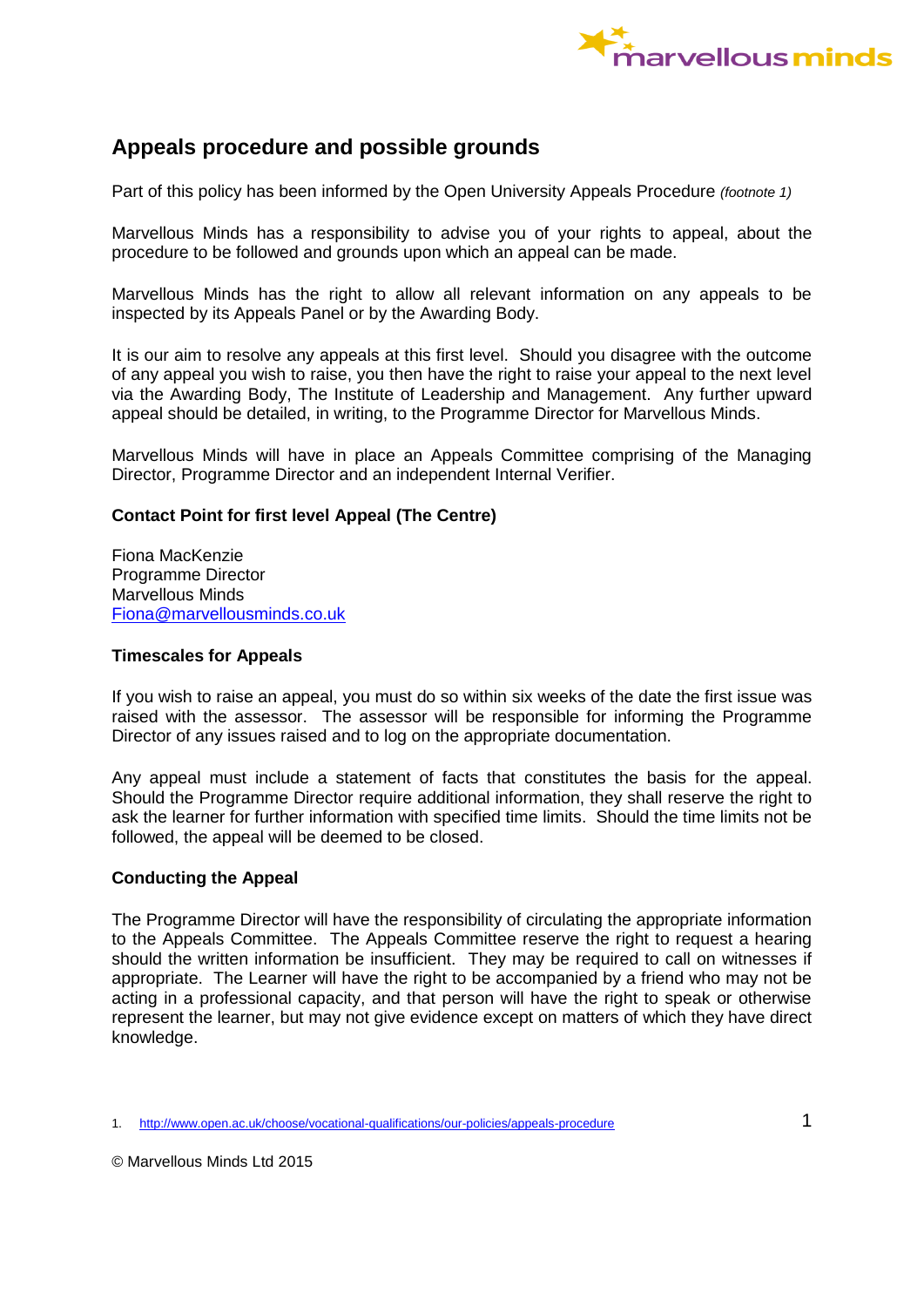

## **Grounds for Appeal**

The grounds upon which you can appeal are based on the contravention of any of the criteria for the assessment centre's approval and where this has resulted in you being treated unfairly.

Some examples of grounds for an appeal:

- Administrative shortcomings for example, inaccuracy in recording your progress or unreasonable delays
- Inadequate resources for example, inappropriate or insufficient physical resources, or inexperienced and unqualified staff
- Shortcomings in the conduct of assessment for example, non-availability of alternative assessment methods or the use of extraneous criteria by your assessor
- Barriers to access for example, the imposition of unreasonable requirements as a precondition to assessment
- Lack of equal opportunities for example, discrimination against your age, gender, race or creed, or other contraventions of Marvellous Minds' equal opportunities policy
- If you feel that your assessor has made an unfair judgment or decision about your competence or evidence, you must give clear information about this and relate it to the published standards or the assessment process.

If your appeal is forwarded to the panel of the awarding body, their decision will be final. You will receive notification of any decisions from the Institute of Leadership and Management.

## **Appeal outcomes**

#### **Appeal upheld**

- If your appeal is upheld at any stage during its hearing, you will receive a written apology from Marvellous Minds, if appropriate, your assessment record will be amended. You may be given opportunities for further assessment at no additional cost. Lessons learnt from the decisions will be immediately notified to other assessors and verifiers of Marvellous Minds to prevent similar errors from occurring.
- If your appeal was on the grounds of discrimination, you will receive a written apology and the situation will be immediately rectified to ensure that you have fair access to your chosen vocational qualification. As appropriate, staff will receive a full briefing on the issues, and receive any additional training required to ensure they are fully conversant and supportive of the equal opportunities policy.

## **Appeal not upheld**

 If your appeal is not upheld, you will receive written notice of this with the reason for the decision. The external quality assurer will be provided with all the relevant documentation on your appeal and may review the case as part of his/her monitoring procedures on Marvellous Minds. This will not normally involve conducting reassessments or speaking with you.

<sup>1.</sup> http://www.open.ac.uk/choose/vocational-qualifications/our-policies/appeals-procedure